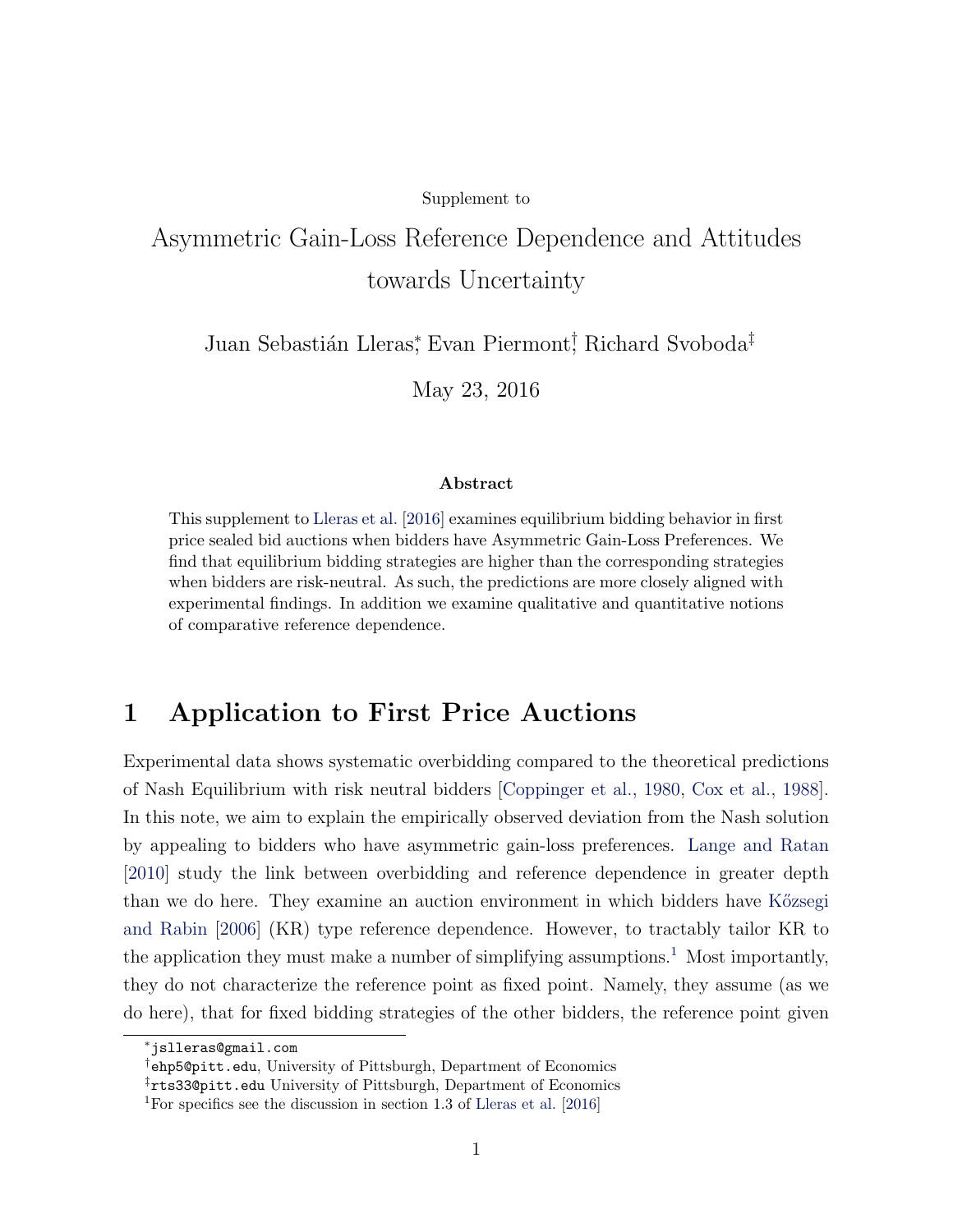bid b, is simply the expected utility of the auction given,  $b$ . So, in equilibrium, each bid is associated with a reference point and the collection of reference points affect the optimal bid, but which bid is optimal *does not* affect the individual reference points.

In spirit, [Lange and Ratan](#page-10-1) [\[2010\]](#page-10-1) are using AGL preferences (albeit in a more complicated multi-dimensional environment). Thus, it is not surprising that we find similar results. As such, this application is not so much intended to resolve the issue of overbidding in sealed bid auctions, as it is to reinforce the tractability and simplicity of the AGL representation when imported into larger models.

#### <span id="page-1-0"></span>1.1 The Auction Environment

A single seller is selling an indivisible good. There are N potential buyers, represented by  $i = \{1, \ldots, N\}$ . Each buyer has a private value for the good,  $\theta_i$ . Each  $\theta_i$  is independently drawn from  $[\underline{\theta}, \overline{\theta}] \subset \mathbb{R}^+$ , with cumulative distribution function F. Denote the first derivative of the cumulative distribution function as  $f$ . The distribution is commonly known to all buyers. Furthermore, let  $G(\theta)$  denote the probability of  $\theta$  being the highest type out of N bidders, that is  $F(\theta)^{N-1}$ .

Bidders have AGL preferences over bid profiles,  $b : [\underline{\theta}, \overline{\theta}]^N \to \mathbb{R}^N$ , and a linear utility index  $U_i(\cdot)$  defined over outcomes:

$$
U_i(b) = \begin{cases} \theta_i - p_i(b) & \text{if the bidder wins the item and pays } p_i(b), \\ -p_i(b) & \text{if the bidder does not win the item and pays } p_i(b). \end{cases}
$$
 (1.1)

Note that without specifying the assignment rules of the auction, we do not have a full characterization of preference, as the mapping from bid profiles to equation [\(1.1\)](#page-1-0) is undefined. Therefore we are abusing notation in assuming that  $U_i$  is defined over bid-functions, when it is actually defined over the composition of bid functions and, the as of yet unspecified, assignment rule. Given an assignment rule, each bid function constitutes a state contingent contract. In each state (a resolution of the type-space) the bidding profile specifies the bids, and the assignment rule specifies the outcomes to each bidder accordingly.

Ex-ante, an each bidder chooses as bid so as to maximize maximizes her expected AGL utility. The reference point, as discussed in the introduction of [Lleras et al.](#page-10-0) [\[2016\]](#page-10-0), is the expectation of this "first-order" utility with respect to the bidders' beliefs,  $\mu_i$ . However, because we are interested pure strategy, monotone, symmetric Bayes-Nash equilibria, where the bidder with the highest valuation always wins the auction, we can assume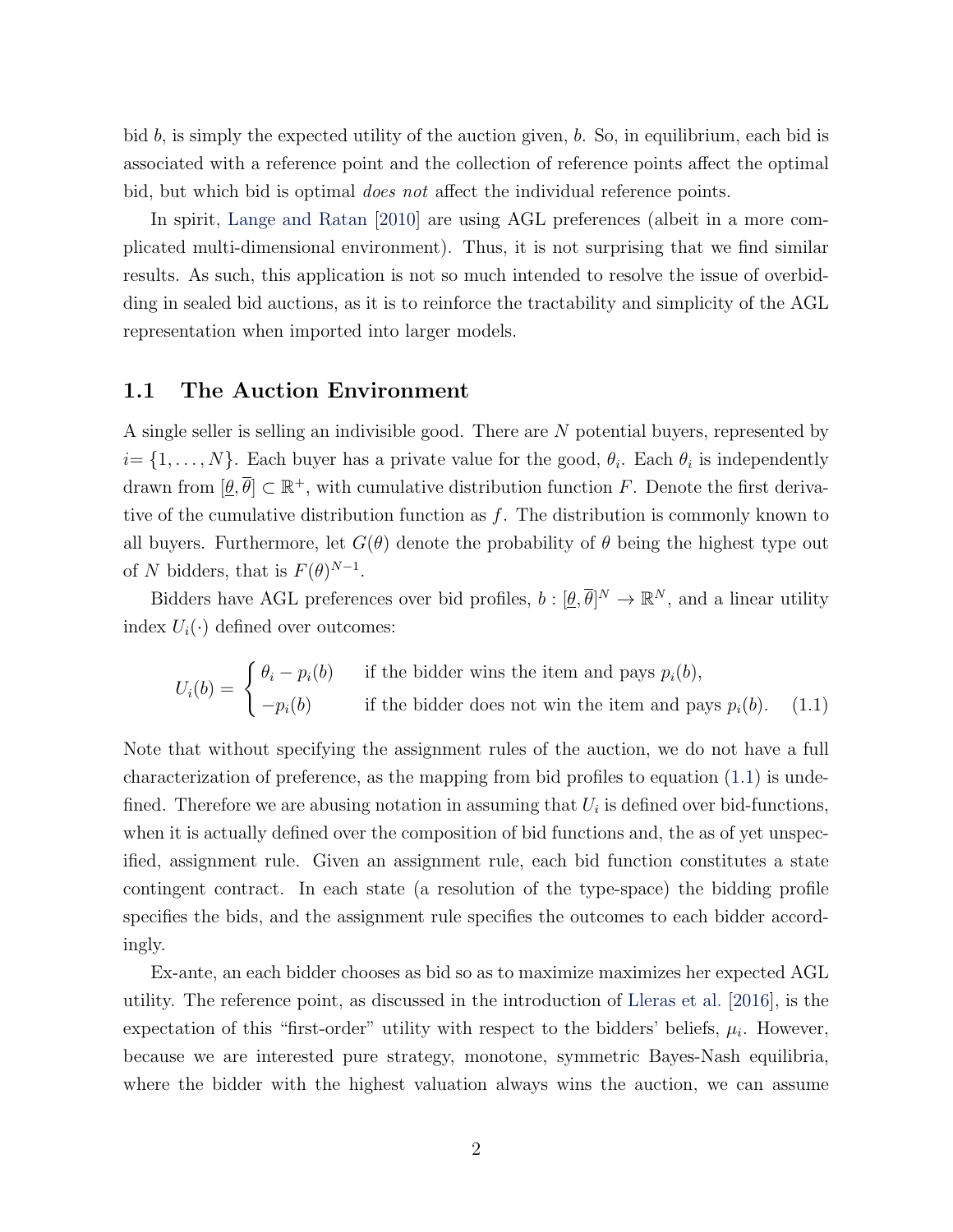without loss of generality that a bidder's belief that she is going to win is equivalent to her belief that she is the bidder with the highest value, as given by Bayes' rule and the commonly known distribution over types, F.

Therefore, the expected utility of bidder  $i$  can be written as:

<span id="page-2-0"></span>
$$
\mathbb{E}_{F(\theta_{-i})}[U_i(b)] + \lambda \int_{\theta_{-i}:\theta_i < \max_j \theta_j} \left( \mathbb{E}_{F(\theta_{-i})}[U_i(b)] - U(b) \right) dF(\theta_{-i}). \tag{1.2}
$$

This is the AGL-functional, defined in [Lleras et al.](#page-10-0) [\[2016\]](#page-10-0), and adapted to the auction setting. The first term is the expected utility and the second term is the expected gainloss utility. Given the strategy of all other bidders, bidder i seeks to maximize  $(1.2)$  by choosing  $b_i$  (and hence choosing b subject to the restrictions of the other bidders).

Although a bidder's reference point is determined by the equilibrium strategies, the reference point itself is not an equilibrium condition (i.e., given fixed strategies of other bidders). Fixing the opponents strategies and the assignment rule, the choice of a bid is analogous to the choice from a set of acts. The acts pay according to the assignment rule and the probability of each state is determined by the strategies of other bidders, and the distribution over the type space. Each act carries with it a unique reference point (the expected first order utility) irrespective of which act is chosen.

As such we can employ the standard techniques in auction theory to solve for equilibrium bidding behavior. This, of course, would not be possible if the reference point was not uniquely identified, or depended on equilibrium conditions. Given the later, it would require that bidder  $i$  not only maximize her expected (reference dependent) utility subject to other bidders strategies, but also with respect to her own choice. In place of the relatively straightforward optimization problem, we would be instead tasked with finding a fixed point.

#### 1.2 Equilibrium Bidding Functions

Assume that the seller implements a first price auction. Each buyer,  $i$ , makes a bid  $b_i$ . Then buyer  $j = \text{argmax} \{b_i\}$  will receive the item, and pay her own bid,  $b_i$ ; all other bidder i pay nothing. Each bidder maximizes her expected utility, given by [\(1.2\)](#page-2-0), according to her beliefs over other players strategies and types.

<span id="page-2-1"></span>**Theorem 1.** The unique symmetric monotone equilibrium is for a bidder of type  $\theta$  to bid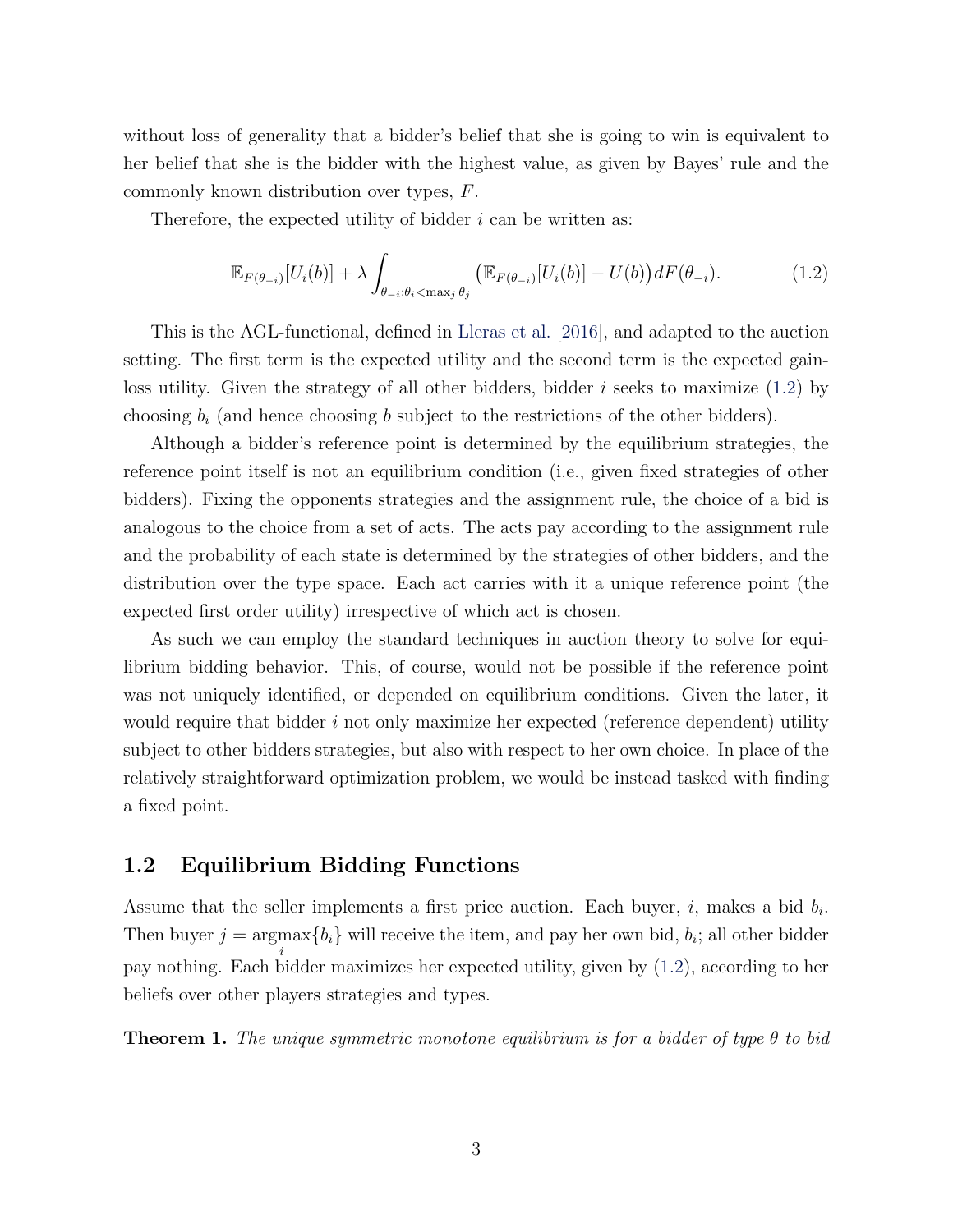according to

$$
b^{AGL}(\theta) = \frac{\int_{\theta}^{\theta} g(x)xdx}{G(\theta)\left[1+\lambda(1-G(\theta))\right]} + \frac{\int_{\theta}^{\theta} g(x)x\left(\lambda\left(1-2G(x)\right)\right)dx}{G(\theta)\left[1+\lambda(1-G(\theta))\right]}.
$$

Moreover, if  $\lambda \in (-1,0)$  then there is a  $\hat{\theta}$  such that for all  $\theta \geq \hat{\theta}$ ,  $\theta$  will overbid.

Denote the risk neutral SEU optimal bid of type  $\theta$  as in a first price auction as  $b^{RN}(\theta)$ . Recall that symmetric bidding function is given by  $b^{RN}(\theta) = \frac{\int_{\theta}^{\theta} g(x) x dx}{C(\theta)}$  $\frac{G(\theta)}{G(\theta)}$ . To see that there exists some threshold, above which all types will bid higher than the RNNE, note that when  $\lambda \in (-1,0)$ , the first term is larger than  $b^{RN}$  for all  $\theta$ . Thus, all bidders for which the second term is positive will unambiguously bid larger than the RNNE. Basic continuity arguments suffice to show that this set exists and is nontrivial.

The effect here is due to the asymmetry (between gains and losses) of the preferences. It is the relatively large disutility from not meeting the reference point that motivates overbidding. Increasing the bid has two opposing effects on the reference point (and therefore on expected utility). First, as the bid increases, the expected payment is increasing. Thus, increasing the bid reduces profit. On the other hand, as the bid increases so does the bidder's probability of winning. Higher type bidders have a higher reference point, and so will have a tendency to overbid by more. The extra cost associated with the higher bid is, so to speak, payment to cover the now increased cost of losing.

We now turn to the mathematically simple environment where bidders types are uniformly distributed on the [0,1] interval. From these examples we can extract more intuition about the optimal bidding strategies. Additionally, most of the experimental evidence of overbidding arises from experiments where types are uniformly distributed.

With this distribution in mind, we can greatly simplify the bidding functions.

$$
b^{RN}(\theta) = \frac{N-1}{N}\theta, \quad \text{and,} \quad b^{AGL}(\theta) = b^{RN}(\theta) \left[ \frac{\left(1 + \lambda \left[1 - \frac{2N\theta^{N-1}}{(2N-1)}\right]\right)}{\left[1 + \lambda(1 - \theta^{N-1})\right]}\right].
$$

From this we obtain the following result:

**Corollary 2.** When the type space is uniformly distributed and  $\lambda \in (-1,0)$ , the optimal bid is weakly larger than  $b^{RN}(\theta)$  for all types, and strictly larger for  $\theta > 0$ .

*Proof.* This follows directly from setting  $G(\theta) = \theta^{N-1}$ , and verifying that the bracketed term in the simplified expression is always weakly greater than 1.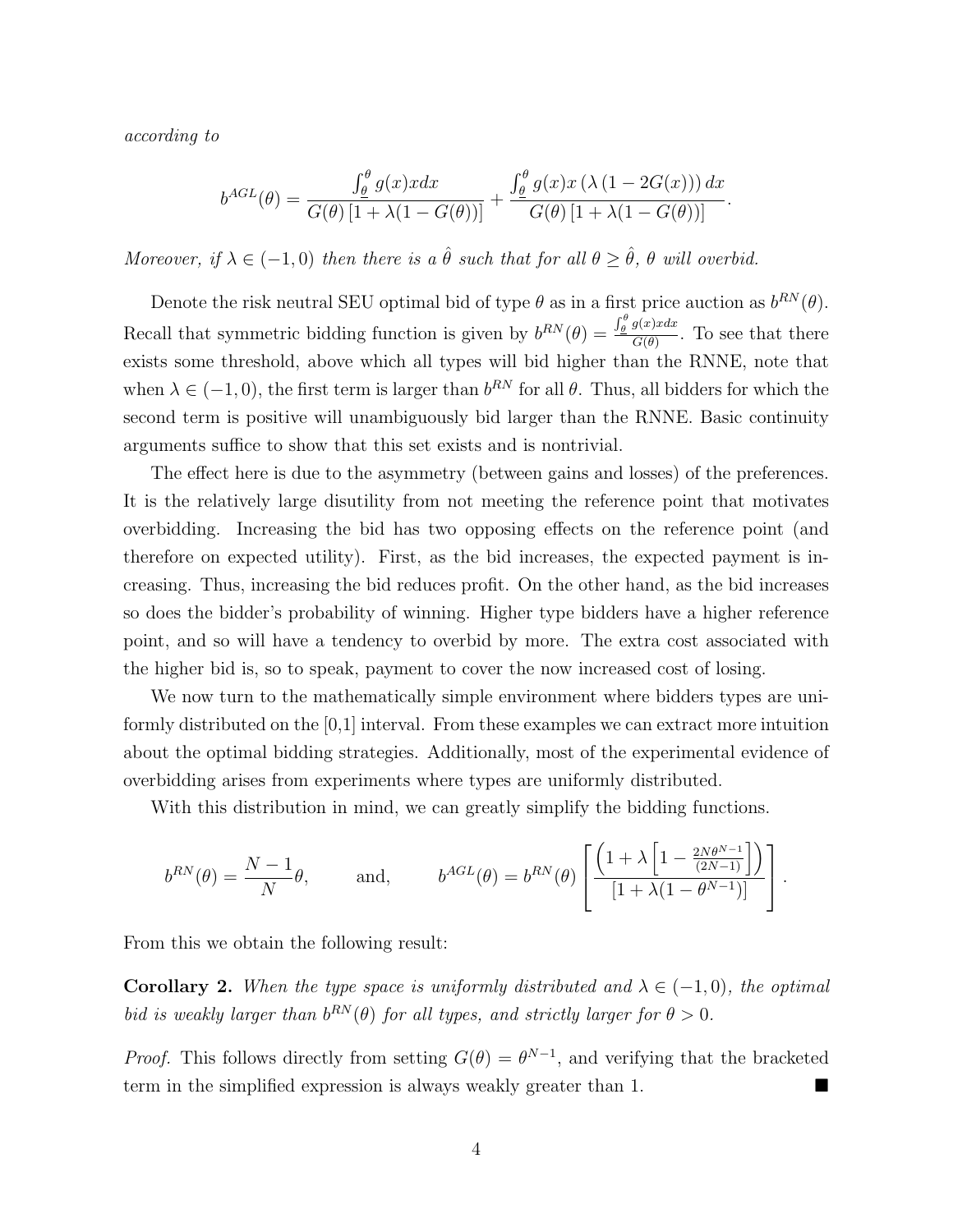<span id="page-4-0"></span>

Figure 1: Optimal Bids In a First Price Auction,  $\lambda = -\frac{3}{4}$ 4

By specifying the distribution, we can sign the difference in the optimal bid; AGL type preference can help to explain the persistence of overbidding in auctions. Figure [1](#page-4-0) plots the optimal bids given  $\lambda = -\frac{3}{4}$  $\frac{3}{4}$ , in auctions with 3 and 10 bidders. It is evident from the graph that the magnitude by which a type overbids is monotonically increasing in type. Further, the overbidding diminishes as the number of bidders increases –the reference effect is smaller as the probability of winning (and so, the reference point) is decreasing in the number of bidders.

### 1.3 Proof of Theorem [1](#page-2-1)

We utilize the fact that we are searching for a symmetric and monotone equilibrium. Symmetry dictates the optimal bid function is invertible. Monotonicity dictates, the probability of bidder *i* winning the auction is  $G(b^{-1}(b_i))$ .

A loss-biased bidder will never bid above her type. This can be seen by noting that a bid,  $b_i > \theta_i$  is strictly dominated by  $b_i - \epsilon$  for some small enough  $\epsilon$ . This is because lowering the bid reduces the likelihood of a losing state (winning the auction and paying more than her type –a strictly negative payoff) and weakly increase the payoff in all states.

Therefore, the reference point for any equilibrium bidding strategy is bounded weakly between 0 and the difference between the bidders type and her bid. Thus, we know states in which the bidder loses the auction are considered losses and states where the she wins the auction are considered gains. Using these facts we can write the bidder's maximization problem (of equation [\(1.2\)](#page-2-0))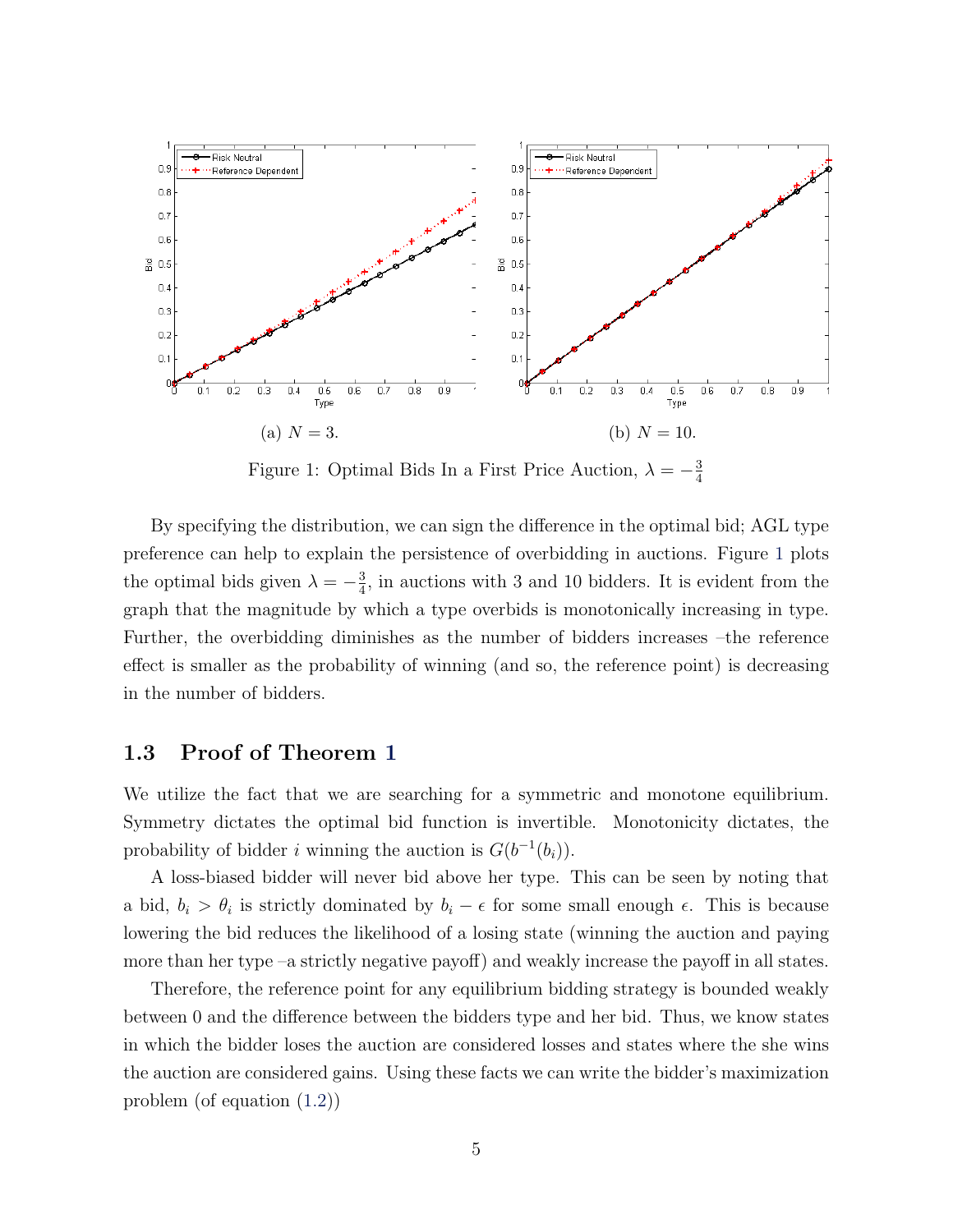$$
\max_{b_i} G(b^{-1}(b_i)) (\theta_i - b_i) + \lambda (1 - G(b^{-1}(b_i))) (G(b^{-1}(b_i)) (\theta_i - b_i))
$$

The first order condition is:

$$
G(b^{-1}(b_i)) + G(b^{-1}(b_i))\lambda \left(1 - G(b^{-1}(b_i))\right) = \left(1 + \left[\lambda \left(1 - 2G(b^{-1}(b_i))\right)\right]\right) \frac{g(b^{-1}(b_i))}{b'(b^{-1}(b_i))} \left(\theta_i - b_i\right)
$$

In equilibrium, we know that players will play monotonic and symmetric strategies. Therefore, each player's bid is a function of her type:  $b_i = b(\theta_i)$ . Further,  $b^{-1}(b_i) = \theta_i$ . Finally, we can drop the subscript  $i$ :

$$
b'(\theta)G(\theta) + b'(\theta)G(\theta)\lambda (1 - G(\theta)) = (1 + [\lambda (1 - 2G(\theta))]) g(\theta) (\theta - b(\theta))
$$

Subtracting the last term from both sides and rearranging

$$
b'(\theta)G(\theta) + b(\theta)g(\theta) + b'(\theta)G(\theta)\lambda (1 - G(\theta)) + b(\theta)[\lambda (1 - 2G(\theta))]g(\theta)
$$
  
=  

$$
(1 + [\lambda (1 - 2G(\theta))]) g(\theta)\theta
$$

We can rewrite the top line by noting that it is, in fact, a differential equation

$$
\frac{d}{d\theta} [G(\theta)b(\theta) + G(\theta)b(\theta)(1 - G(\theta))\lambda] = (1 + [\lambda (1 - 2G(\theta))]) g(\theta)\theta
$$

Integrating both sides:

$$
\int_{\underline{\theta}}^{\theta} \frac{d}{dx} \left[ G(x)b(x) + G(x)b(x)(1 - G(x))\lambda \right] dx = \int_{\underline{\theta}}^{\theta} \left( 1 + \left[ \lambda \left( 1 - 2G(x) \right) \right] \right) g(x) x dx
$$

Using the boundary condition given that  $G(\underline{\theta}) = 0$ ,

$$
[G(\theta)b(\theta) + G(\theta)b(\theta)(1 - G(\theta))] \lambda = \int_{\underline{\theta}}^{\theta} (1 + [\lambda (1 - 2G(x))]) g(x) x dx
$$

Finally, we can solve for the bid function

$$
b(\theta) = \frac{\int_{\theta}^{\theta} \left(1 + \left[\lambda\left(1 - 2G(x)\right)\right]\right) g(x) x dx}{G(\theta) \left[1 + \left(1 - G(\theta)\right)\lambda\right]}
$$

We can rewrite this as the desired function.

$$
b^{I}(\theta) = \frac{\int_{\theta}^{\theta} g(x)xdx}{G(\theta)[1 + (1 - G(\theta))\lambda]} + \frac{\int_{\theta}^{\theta} g(x)x(\lambda(1 - 2G(x))) dx}{G(\theta)[1 + (1 - G(\theta))\lambda]}
$$

It remains to show that there is a  $\hat{\theta}$  such that for all  $\theta \geq \hat{\theta}$ ,  $\theta$  will overbid. Since the first term of  $b^I$  is always weakly larger than  $b^{RN}$  is suffices to show that there is  $\hat{\theta}$  such that for all  $\theta \geq \hat{\theta}$ 

<span id="page-5-0"></span>
$$
\frac{\int_{\theta}^{\theta} g(x)x\left(\lambda\left(1 - 2G(x)\right)\right)dx}{G(\theta)\left[1 + \left(1 - G(\theta)\right)\lambda\right]} \ge 0
$$
\n(1.3)

We will show that for  $\bar{\theta}$  the above holds strictly: the result then follows from the continuity of the bidding function. At  $\bar{\theta}$ , the denominator of [\(1.3\)](#page-5-0) is 1 we need only show the numerator is strictly positive.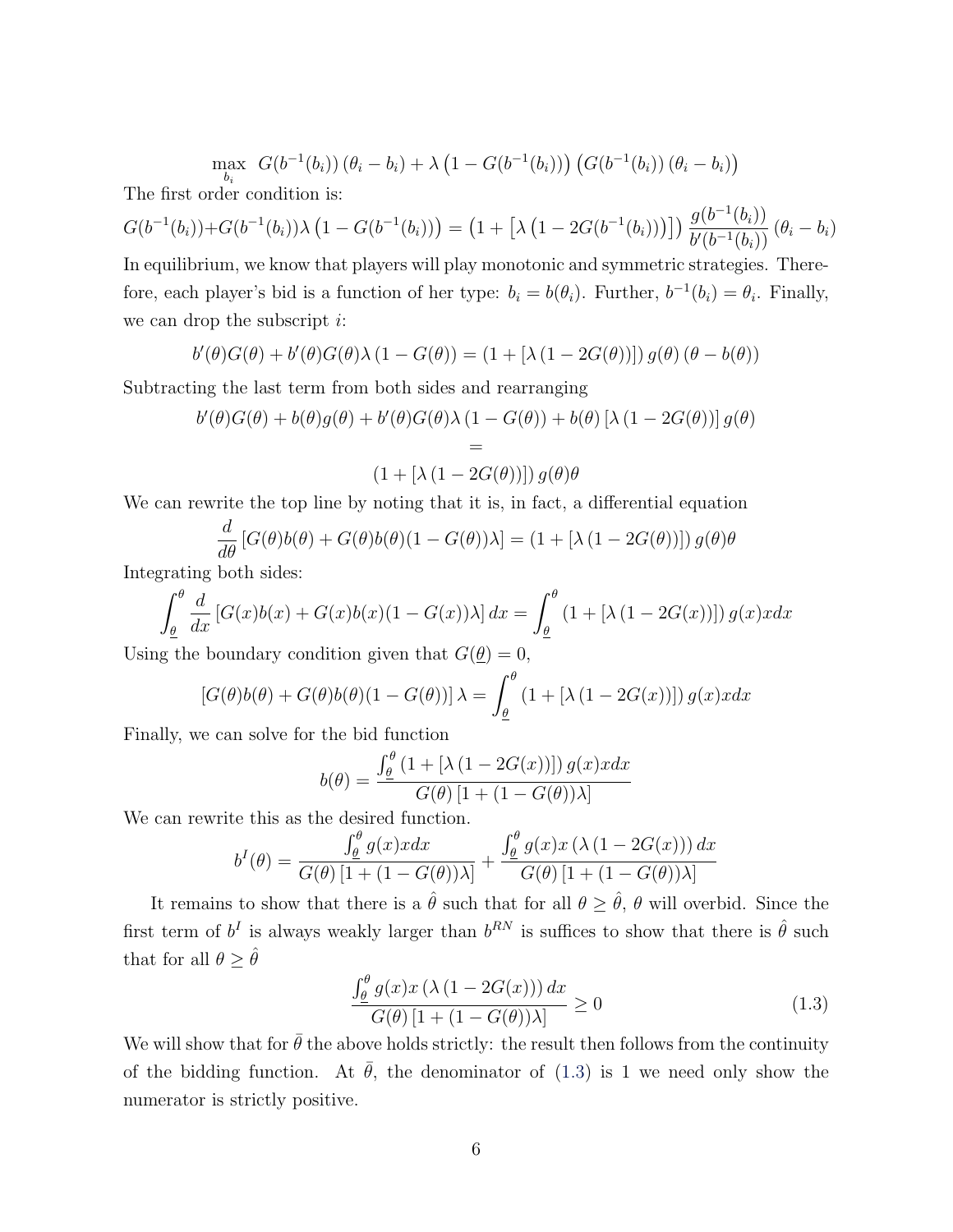Through integration by parts, we obtain the following identity:

$$
G^{2}(x)x|_{\underline{\theta}}^{\overline{\theta}} - \int_{\underline{\theta}}^{\overline{\theta}} G^{2}(x)dx - \int_{\underline{\theta}}^{\overline{\theta}} xg(x)G(x)dx = \int_{\underline{\theta}}^{\overline{\theta}} xg(x)G(x)dx
$$

which allows us to rewrite the numerator of  $(1.3)$  as

$$
\lambda \Big[ \int_{\underline{\theta}}^{\overline{\theta}} g(x) x dx - G^2(x) x \Big]_{\underline{\theta}}^{\overline{\theta}} + \int_{\underline{\theta}}^{\overline{\theta}} G^2(x) dx \Big]
$$

Or, denoting  $\mu_G$  as the expectation according to the distribution  $G$ ,

$$
\lambda \left[ \mu_G - \bar{\theta} + \int_{\underline{\theta}}^{\bar{\theta}} G^2(x) dx \right]
$$

And so, under the assumption that  $\lambda < 0$ , it suffices to show that

<span id="page-6-0"></span>
$$
\int_{\underline{\theta}}^{\overline{\theta}} G^2(x) dx < \overline{\theta} - \mu_G \tag{1.4}
$$

It is a well known consequence of Tonelli's Theorem that we can write the expectation of a non-negative random variable in terms of its CDF as

$$
\mu_G = \int_0^\infty 1 - G(x) dx
$$

which, given the support of  $F(x)$ , can be re-written as

$$
\mu_G = \int_0^{\bar{\theta}} 1 - G(x) dx = \bar{\theta} - \int_{\underline{\theta}}^{\bar{\theta}} G(x) dx
$$

So, since  $G(\theta) \leq 1$  for all  $\theta$  we know

$$
\int_{\underline{\theta}}^{\overline{\theta}} G^2(x) dx < \int_{\underline{\theta}}^{\overline{\theta}} G(x) dx = \overline{\theta} - \mu_G
$$

satisfying  $(1.4)$  and thus, proving the claim.

# 2 Comparative Statics

This section capitalizes on the connection to uncertainty attitudes in order to advance comparative statics results relating behavior to elements of the AGL representation. A natural measure for the degree and direction of reference effects is the gap between  $e_f$ and  $c_f$ , the hedge and the certainty equivalent. In the standard SEU model,  $e_f$  and  $c_f$ are the same, so the SEU model is the baseline case for reference effects.

**Definition 1.** Let  $\succeq$  be a preference over F. Say  $\succeq$  is gain-biased if for all  $f \in \mathcal{F}$ ,  $c_f \succsim e_f$ . Say  $\succsim$  is loss-biased if for all  $f \in \mathcal{F}$ ,  $e_f \succsim c_f$ .

<span id="page-6-1"></span>Remark 1. An AGL decision maker is gain-biased (respectively, loss-biased) if and only if she is uncertainty seeking (resp., uncertainty averse) if and only if  $\lambda \geq 0$ . (resp.,  $\lambda \leq 0$ ).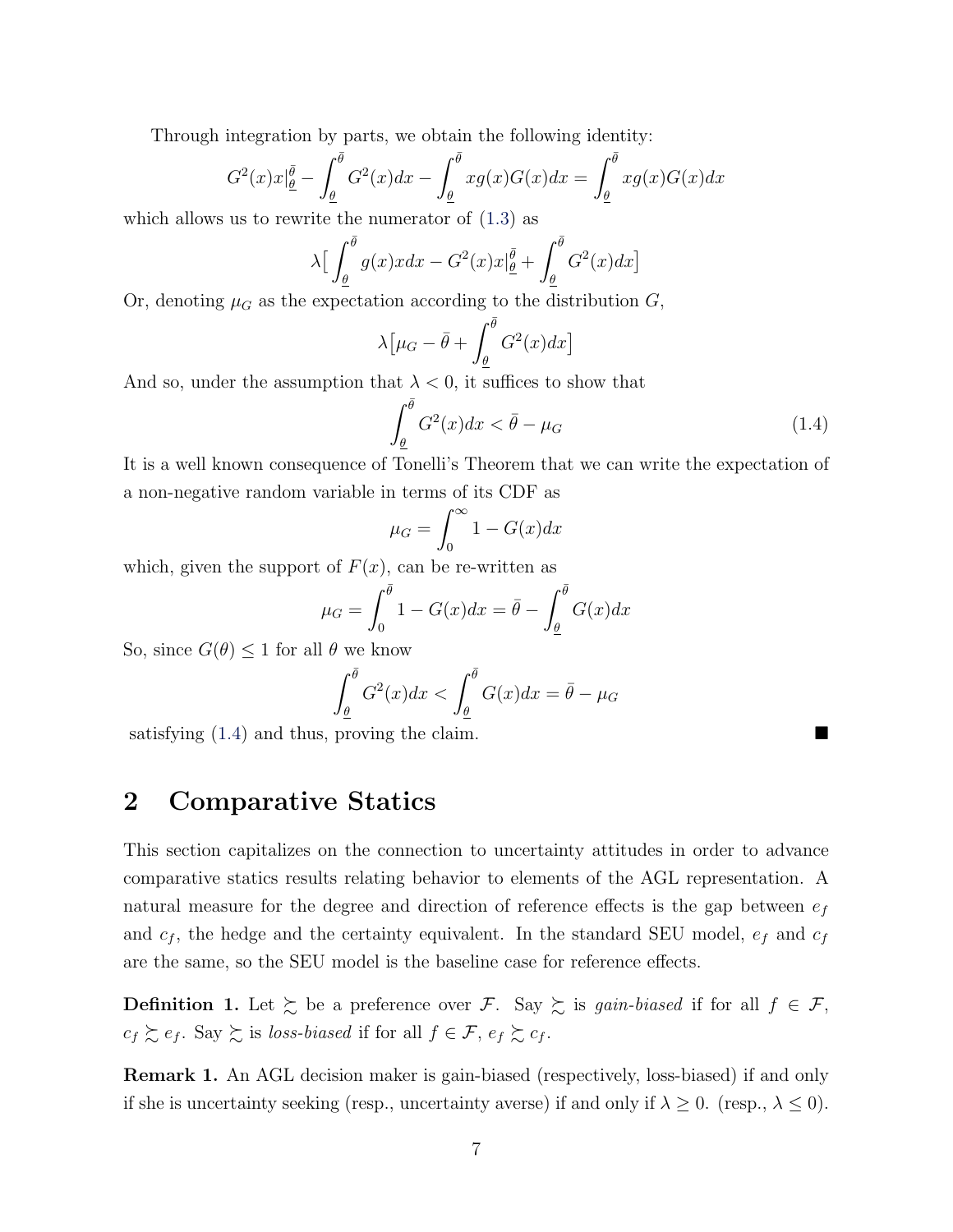Remark [1](#page-6-1) follows immediately from the observation that  $\mathbb{E}_{\mu}[f] = e_f$  and examination of the representing functionals.[2](#page-7-0) This observation establishes a clear connection between the idea of "loss aversion" that has been prevalent since Prospect Theory, and uncertainty aversion.

If, however, we want to be able to compare two DM's degree of reference dependence we want to disentangle reference dependence from beliefs (which determine both  $c_f$  and e<sub>f</sub>). To do this, we define  $f \vee \overline{f}$ , the join of a balanced pair  $(f, \overline{f})$ , as the act that gives the DM the best outcome between f and  $\bar{f}$  for each  $s \in S$ .

**Definition 2.** Given any balanced pair  $(f, \bar{f})$ , define the act  $f \vee \bar{f}$ , the join of  $(f, \bar{f})$  as

$$
(f \vee \overline{f})(s) = \begin{cases} f(s) & \text{if } f(s) \ge \overline{f}(s) \\ \overline{f}(s) & \text{if } \overline{f}(s) > f(s) \end{cases}.
$$

From the AGL representation, gain-loss utility depends on how much the act deviates state by state from  $e_f$ .  $f \vee \overline{f}$  provides the absolute value of the state by state deviations of f from  $e_f$ . To determine the assessment of these deviations for each DM, we consider the hedge of the join,  $e_{f\vee \bar{f}}$ . Then, to capture reference-dependence behaviorally across DMs, we focus on acts that have the same hedge: if acts have different hedges, the reference effects can be confounded by the beliefs.

The intuition behind our comparative notion of "more loss biased" is that the DM prefers an act f with smaller deviations from  $e_f$  because the expected losses are smaller. Conversely, a DM with gain-bias prefers acts with larger deviations. Since we want to consider acts that have the same hedge, the comparative notions of "more gain-biased" and "more loss-biased" depends on a possibly different act for each DM: f for DM 1 and g for DM 2. Then the fact that  $e_{f\vee \bar{f}}$  is larger than  $e_{g\vee \bar{g}}$  provides a sufficient information to conclude that DM 1 is willing to pay more for  $f$  than DM 2 is willing to pay for  $g$ . We use the notation where  $e_f^i$  denotes the hedge of f for DM *i*.

**Definition 3.** Given two preference orders  $\succsim_1$  and  $\succsim_2$ , say that  $\succsim_1$  is more gain-biased than  $\succsim_2$  (and  $\succsim_2$  is more loss-biased than  $\succsim_1$ ) if for any  $f, g$  with  $e_f^1 = e_g^2$  and  $e_{f \vee \bar{f}}^1 \geq e_{g \vee \bar{g}}^2$ for  $i = 1, 2$ , then for any  $c \in \mathcal{F}_c$ ,  $c \succsim_1 f$  implies  $c \succsim_2 g$  and  $c \succ_1 f$  implies  $c \succ_2 g$ .

The comparative notion of "more gain bias" or "more loss bias" is similar to the notion of uncertainty aversion in [Ghirardato and Marinacci](#page-9-3) [\[2002\]](#page-9-3). For gain-loss preference the implication of comparative loss bias is the same as comparative uncertainty aversion, although in this case it holds only for acts that have the same hedge. This provides a behavioral way to compare reference effects across DMs.

<span id="page-7-0"></span><sup>&</sup>lt;sup>2</sup>See Proposition A.5 in [Lleras et al.](#page-10-0)  $[2016]$ .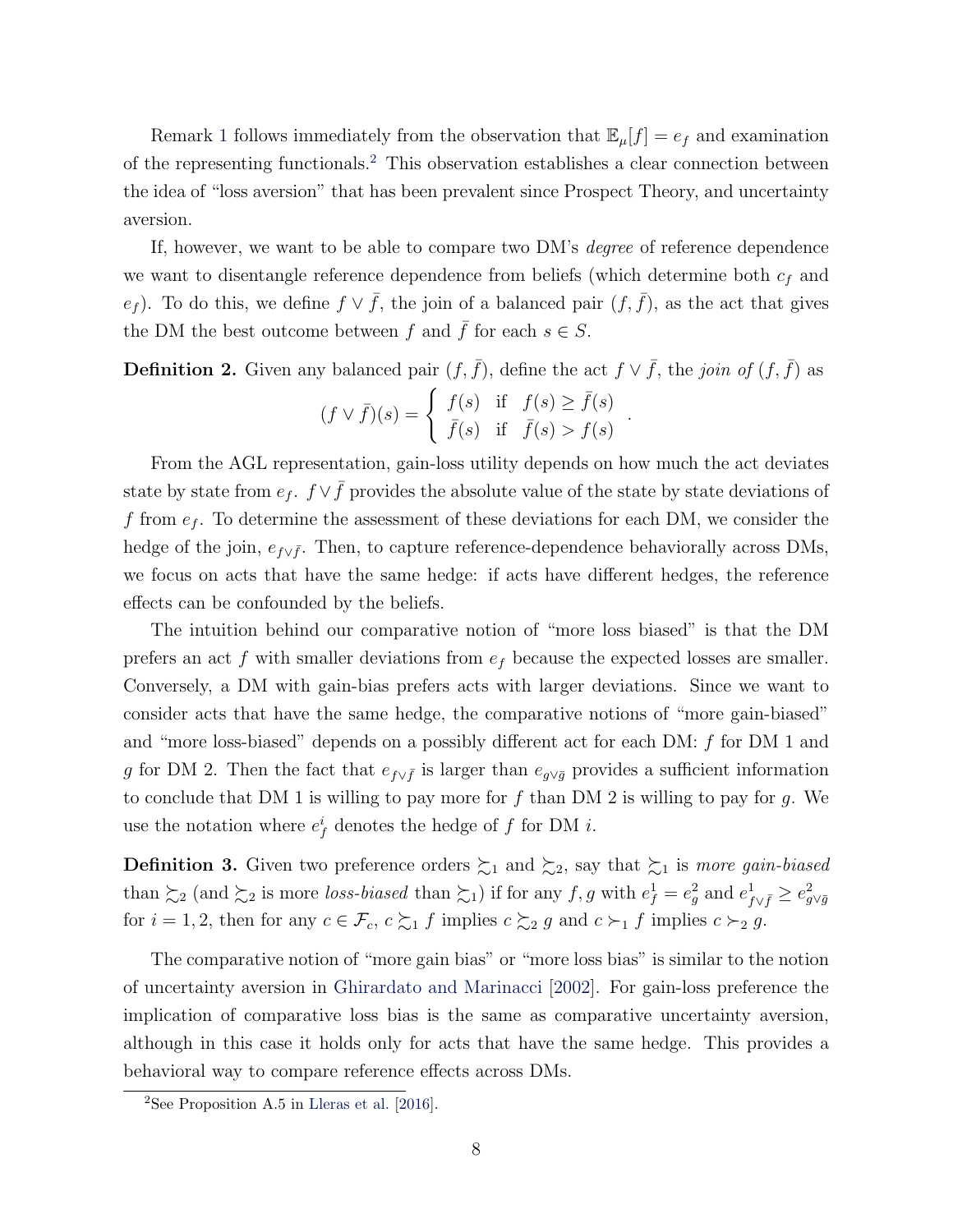<span id="page-8-0"></span>**Theorem 3.** Let  $\succsim_i$  admit an AGL representation given by  $(\mu_i, \lambda_i)$  for  $i = 1, 2$ . Then  $\succsim_1$ is more gain-biased than  $\succsim_2$  if and only if  $\lambda_1 \geq \lambda_2$ .

When  $\mu_1 = \mu_2$ , we can say more than Theorem [3.](#page-8-0) In this context, DM 1 being more gain biased is equivalent to  $f \succsim_2 c$  implies  $f \succsim_1 c$ , for all acts f and constant acts c. Even further, if in addition both DM's are gain biased (or loss biased), then these equivalences can be extended to include  $C_2 \subseteq C_1$  for the equivalent Maxmin/Maxmax representation from Theorem 3.1 in [Lleras et al.](#page-10-0) [\[2016\]](#page-10-0). These addition equivalences stem from the fact that when DMs have the same belief, then for any  $f \in \mathcal{F}$ ,  $e_f^1 = e_f^2$ : loss bias is equivalent to the comparative notion of ambiguity aversion from [Ghirardato and](#page-9-3) [Marinacci](#page-9-3) [\[2002\]](#page-9-3). This further implies that whenever  $\sum_{i}$  is gain-biased or loss-biased for both DMs, the notion of loss bias is consistent with the representation of comparative ambiguity aversion derived from [Gilboa and Schmeidler](#page-9-4) [\[1989\]](#page-9-4) (that the more ambiguity averse DM should have a larger set of priors).

These comparative statics results establish an unexplored link between the absolute and comparative notions of gain or loss bias, and existing notions of uncertainty aversion which is worth further exploring. The initial motivation for studying uncertainty was due to the [Ellsberg](#page-9-5) [\[1961\]](#page-9-5) idea that DMs are not able to formulate unique probabilities over uncertain events. Many models with multiple priors have been developed to capture what is considered as "Ellsbergian behavior". Nonetheless, even if the DM is able to form a unique prior, having gain-loss considerations can appear to contaminate her prior in a way that gives rise to behavior embodied by some multiple priors model. Hence, for AGL preference a probabilistically sophisticated DM can appear to have multiple priors due to gain-loss asymmetry.

### 2.1 Proof of Theorem [3](#page-8-0)

Use the notation that superscripts denote the DM, e.g,  $e_f^i$  is the hedge of f for DM *i*.

(i)  $\Rightarrow$  (ii). Let  $\succsim_1$  be more gain-biased than  $\succsim_2$ . Consider any  $f, g \in \mathcal{F}$  such that  $e_f^1 = e_g^2$  and  $e_{f \vee \bar{f}}^1 = e_{g \vee \bar{g}}^2$ . So, by Proposition ??,  $\mathbb{E}_{\mu_1}[f \vee \bar{f}] = \mathbb{E}_{\mu_1}[g \vee \bar{g}]$ . Now observe, by definition  $f \vee \overline{f} = e_f + |f - e_f|$ :

$$
\mathbb{E}_{\mu_1}[e_f^1 + |f - e_f^1|] = \mathbb{E}_{\mu_1}[e_g^2 + |g - e_g^2|].
$$

Since,  $e_f^1 = e_g^2$ , this implies

<span id="page-8-1"></span>
$$
\mathbb{E}_{\mu_1}[|f - e_f^1|] = \mathbb{E}_{\mu_2}[|g - e_g^2|]. \tag{2.1}
$$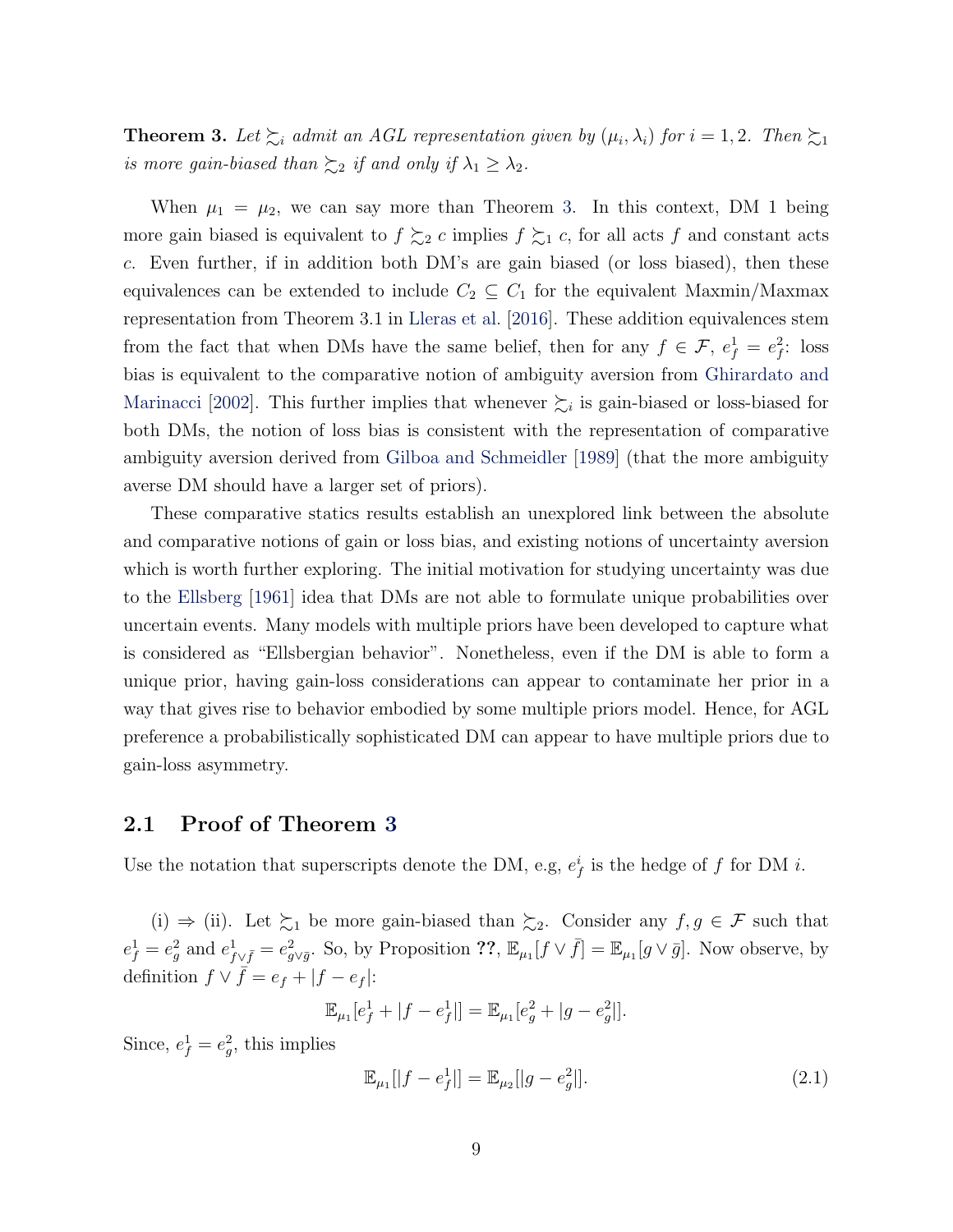Suppose further,  $g \succeq_2 c$  for any  $c \in \mathcal{F}_c$ , implies that  $f \succeq_1 c$ . Clearly, this is true if and only if  $V_1(f) \ge V_2(g)$ . We can write  $V_1(f) \ge V_2(g)$  as defined in (??) as,

$$
\mathbb{E}_{\mu_1}[f] + \frac{\lambda_1}{2} \mathbb{E}_{\mu_1}[|f - \mathbb{E}_{\mu_1}[f]|] \ge
$$
  

$$
\mathbb{E}_{\mu_2}[g] + \frac{\lambda_2}{2} \mathbb{E}_{\mu_2}[|g - \mathbb{E}_{\mu_2}[g]|].
$$

Canceling according to [\(2.1\)](#page-8-1) and  $\mathbb{E}_{\mu_1}[f] = e_f^1 = e_g^2 = \mathbb{E}_{\mu_2}[g]$  we see  $\lambda_1 \geq \lambda_2$ .

(ii)  $\Rightarrow$  (i). Let  $\lambda_1 \geq \lambda_2$ . Let  $f, g \in \mathcal{F}$  be such that  $e_f^1 = e_g^2$ , and  $e_{f \vee \bar{f}}^1 \geq e_{g \vee \bar{g}}^2$ . Suppose for some  $c \in \mathcal{F}_c, g \succsim_2 c$ . Therefore, using the associate given by Proposition ??,

$$
V(g) = e_g^2 + \frac{\lambda_2}{2} \mathbb{E}_{\mu_2}[|g - e_g^2|]] \ge c.
$$
  
Since  $e_{f \vee \bar{f}}^1 \gtrsim_i e_{g \vee \bar{g}}^2$ ,  $\mathbb{E}_{\mu_1}[|f - e_f^1|] = \mathbb{E}_{\mu_2}[|g - e_g^2|]$  by the same logic of (2.1). So,  

$$
V(f) = e_f^1 + \frac{\lambda_1}{2} \mathbb{E}_{\mu_1}[|f - e_f^1|]
$$

$$
\ge e_g^2 + \frac{\lambda_2}{2} \mathbb{E}_{\mu_2}[|g - e_g^2|]
$$

$$
= V(g)
$$

Therefore  $V(f) \geq c$ , as desired.

### References

- <span id="page-9-0"></span>V. M. Coppinger, V. L. Smith, and J. A. Titus. Incentives and behavior in english, dutch, and sealed-bid auctions. Economic Inquiry, 18(1):1–22, 1980.
- <span id="page-9-1"></span>J. C. Cox, V. L. Smith, and J. M. Walker. Theory and individual behavior of first-price auctions. Journal of Risk and Uncertainty, 1(1):61–99, 1988.
- <span id="page-9-5"></span>D. Ellsberg. Risk, ambiguity, and the savage axioms. The Quarterly Journal of Economics, 75(4):643–669, 1961.
- <span id="page-9-3"></span>P. Ghirardato and M. Marinacci. Ambiguity made precise: A comparative foundation. Journal of Economic Theory, 102(2):251–289, February 2002.
- <span id="page-9-4"></span>I. Gilboa and D. Schmeidler. Maxmin expected utility with non-unique prior. Journal of Mathematical Economics, 18(2):141–153, April 1989.
- <span id="page-9-2"></span>B. Kőzsegi and M. Rabin. A model of reference-dependent preferences. The Quarterly Journal of Economics, 121(4):1133–1165, November 2006.